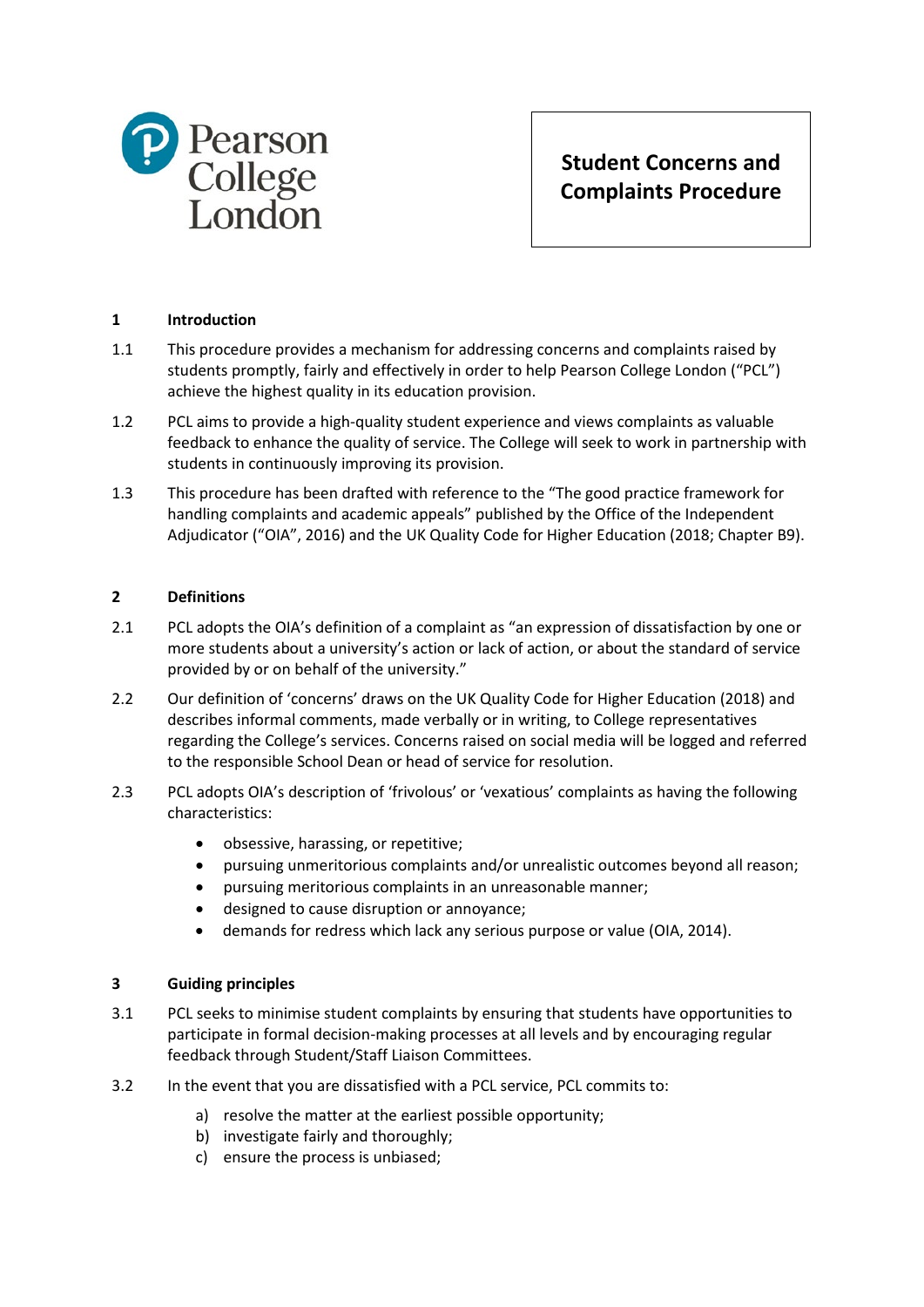- d) ensure that students will not experience disadvantage for raising genuine complaints;
- e) maintain confidentiality and protect individual privacy throughout the complaints process.
- 3.3 To assist prompt resolution, PCL asks that students raise problems as soon as they arise.
- 3.4 Remedies in response to complaints would, normally, aim to restore students to the position in which they would have been had the deficiency signalled in the complaint had not occurred.
- 3.5 In the interest of natural justice, all parties to a complaint will be entitled to put their case and to see all evidence to be considered.
- 3.6 If there is to be a hearing, everyone involved will have the right to attend and to be heard.
- 3.7 If you need additional support and guidance in making a complaint, or wish to access counselling due to the adverse effect that the issues of the complaint have had on your wellbeing, please inform Student Services without delay.
- 3.8 Anonymous complaints or evidence will not be considered.
- 3.9 If there are allegations of a criminal offence, PCL is obliged to refer the matter to the police and may suspend its own proceedings until the outcome of any criminal proceedings are known.
- 3.10 If there are serious allegations made about the conduct of a member of staff, PCL may refer the matter to Human Resources to investigate under its staff disciplinary procedure and suspend its own proceedings until the outcome of that investigation is known.
- 3.11 Complaints that the College deems to be 'frivolous' or 'vexatious' may be subject to disciplinary procedures.

# **4 Application and Scope**

- 4.1 You may only use this procedure if you are a currently registered student at PCL or if you are within one month of ceasing your registration. There is a separate procedure for applicants to PCL.
- 4.2 A complaint in relation to the following is within the scope of this policy:
	- a) College service or facilities (e.g. standard of teaching; resources available);
	- b) action or inaction by the College and its staff;
	- c) the conduct of a member of staff or another student (e.g. discrimination or harassment);
	- d) misleading information in handbooks, prospectuses or other promotional material;
	- e) services provided by College partners or contractors;
	- f) any other matter which adversely affects the student and which is within the control of the College.
- 4.3 This procedure does not cover academic appeals which are dealt with under the relevant Appeals procedure which can be found within the Policies and Regulations section on the PCL website. If you are unsure about whether you have a complaint or an academic appeal, you can refer to the document entitled "Do I have a complaint or an academic appeal" which is also available on the website.
- 4.4 Where several students share a concern and wish to raise the matter as a group, they should do so, in the first instance, by raising it with their Programme Leader/Head of Programme or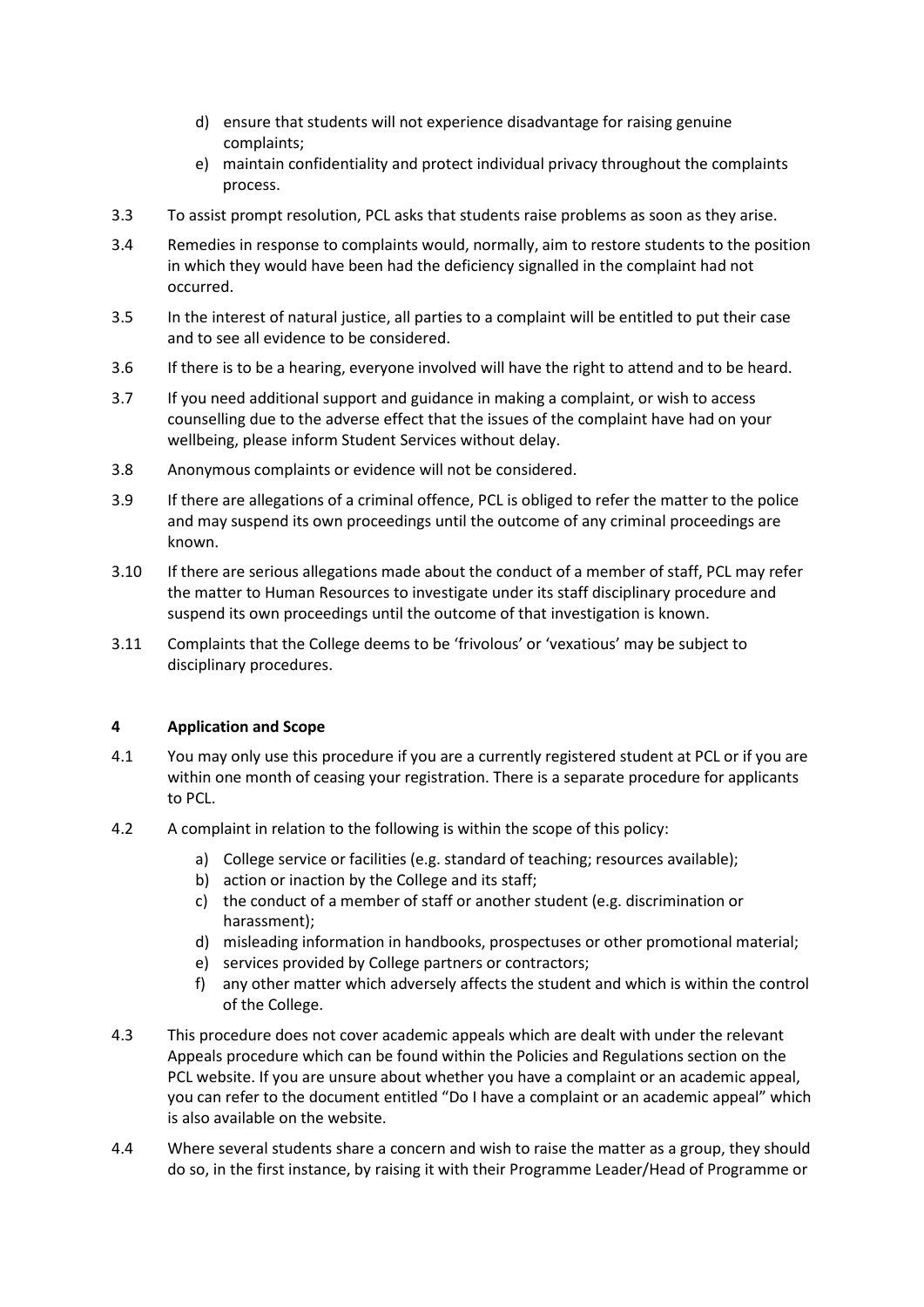at the relevant Student/Staff Liaison Committee. This qualifies as the first informal stage. Where this fails to resolve the problem, the complaint may proceed to the formal process at Stage 2).

4.5 With formal group complaints (Stage 2), it is, normally, expected that one person will act as a group representative and liaison with the College. All students wishing to be party to the group complaint will need to submit their name, student number and signature in support of the complaint.

#### **5 Complaints Procedure**

# 5.1 **Stage 1: The Informal Stage**

5.1.1 This stage is intended to be a largely oral process. It is expected that you will make every reasonable attempt to raise the complaint with the responsible individual or your Programme Leader as soon as possible after the event which is the subject of the complaint. The person with whom you have raised your complaint will aim to resolve the complaint and will supply you with written confirmation that you raised a complaint informally should the matter not be resolved and you wish to proceed to Stage 2. This may be in the form of an email. It is recognised that there may be exceptional circumstances in which you may consider you cannot approach the individual concerned. In such cases, you may seek help from someone else such as your Programme Leader, your Personal Tutor or the Student Experience Associate.

# 5.2 **Stage 2: The First Formal Stage**

- 5.2.1 In order for the complaint to be considered formally, you must, first, have raised it informally. The formal complaint must be in writing using the form available on the PCL website (Forms and Documents section) and sent it to the head of the relevant programme or service (a list of responsible officers is provided in Appendix 1). In circumstances where you cannot approach the head of the relevant programme, you should send the formal complaint to the relevant Dean. Your details, the details of the complaint, the remedy sought and any supporting evidence should be included. You should also explain how the matter has been raised informally and why you remain dissatisfied. If no attempt at informal resolution has been made you will be asked to attempt this before the matter is considered formally. You should attach an email or other written confirmation that the matter has been raised informally to the form.
- 5.2.2 You should expect to receive an acknowledgment within one week of your formal complaint being received.
- 5.2.3 We aim to resolve a formal complaint, which has previously been raised informally, within one calendar month of receipt. If there is likely to be a delay you will be informed of this and the reasons for it.
- 5.2.4 The head of the relevant programme or service or nominee may undertake whatever investigation is considered appropriate in order to establish the facts of the case. They may offer you a meeting to enable you to explain your complaint and why you remain dissatisfied. You are also entitled to request a meeting with the head of programme or service. At that meeting, an administrator will be present to take notes. You will be given a copy of these notes for your records. You may be accompanied to this meeting by another student, or a member of PCL staff, but you should inform PCL that you wish to be accompanied and give them the name of your supporter. A legal representative would not, normally, be permitted to accompany you.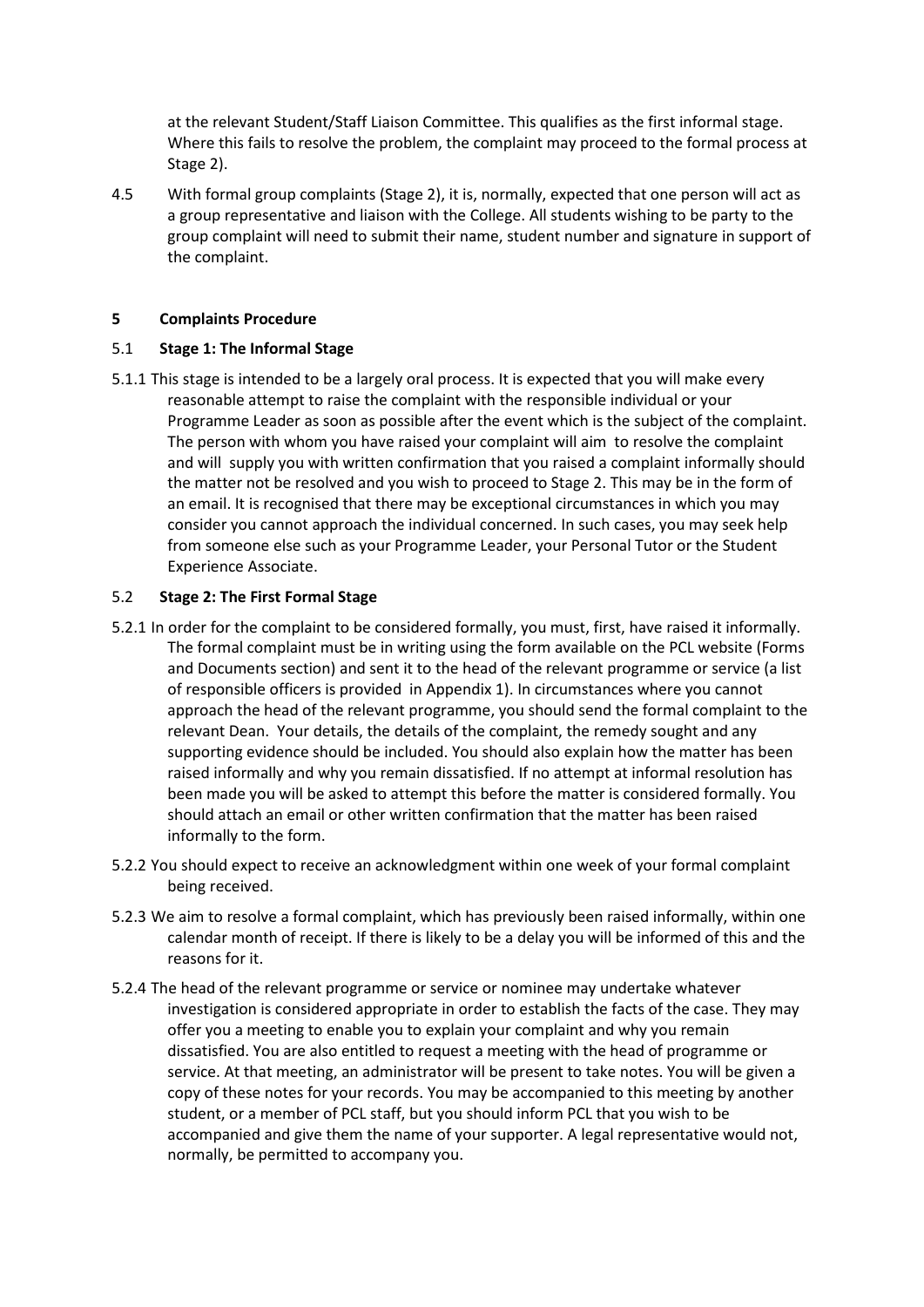- 5.2.5 You will receive a written decision which addresses the points you have made and gives reasons for the conclusion reached. The letter will also advise you of your right to refer the matter to Stage 3.
- 5.2.6 Where recommendations are made as a consequence of your complaint, you will be entitled to know what these may be and when they will be implemented.

#### 5.3 **Stage 3: The Second (and final) Formal Stage**

- 5.3.1 If your complaint is not resolved under Stage 2, you may invoke Stage 3 by referring the matter centrally via Student Services to the Deputy Vice-Principal (Academic Affairs), or their nominee.
- 5.3.2 The deadline for starting Stage 3 is two weeks from the date of the final response letter from the head of programme or service (or nominee) (Stage 2 outcome). PCL aims to complete Stage 3 within two calendar months of the receipt of the complaint at Stage 3. If there is likely to be a delay we will inform you of the reasons.
- 5.3.3 Please explain why you feel dissatisfied with the outcome at Stage 2 and what remedy you seek. You should send copies of all relevant documentation with the completed form. No new ground of complaint may be raised at Stage 3 but you may submit further evidence in support of your case or suggest a new remedy.
- 5.3.4 The Deputy Vice-Principal (Academic Affairs), or nominee, will review the complaint and decide whether the complaint:
	- a) should be rejected; or,
	- b) referred to a Complaints Committee.
- 5.3.5 If the complaint is rejected at this stage you will be sent a letter explaining the reasons for the decision. This will complete PCL's internal procedures and the letter will be a formal Completion of Procedures letter which will set out your right to refer the matter for independent review.
- 5.3.6 If the Deputy Vice-Principal (Academic Affairs), or nominee, determines that the complaint merits further consideration, they will convene a Complaints Committee.
- 5.3.7 The Complaints Committee will comprise:
	- a) a senior member of PCL who has not previously been involved in the case (Chair);
	- b) an internal member of the Governing Body;
	- c) a student representative.
- 5.3.8 No member of staff involved in the committee will have been associated with the complaint or the person or service against whom the complaint has been lodged.
- 5.3.9 A nominee member of the Quality Assurance Office will act as Secretary to the Complaints Committee and will prepare the documentation for the Committee meeting which will consist of all paperwork relevant to the case. You may submit further documents for consideration only if there are good reasons, authoritatively and objectively evidenced (e.g. a letter from a doctor, solicitor, the Police), as to why they were not submitted earlier.
- 5.3.10 The case documents will be made available to you and all members of the Complaints Committee at least one week before the Committee is due to meet.
- 5.3.11 You will be informed of the composition of the Committee ahead of the meeting and may raise objections against the impartiality of individual members to the Committee Secretary, who will then refer objections to the Committee Chair for decision.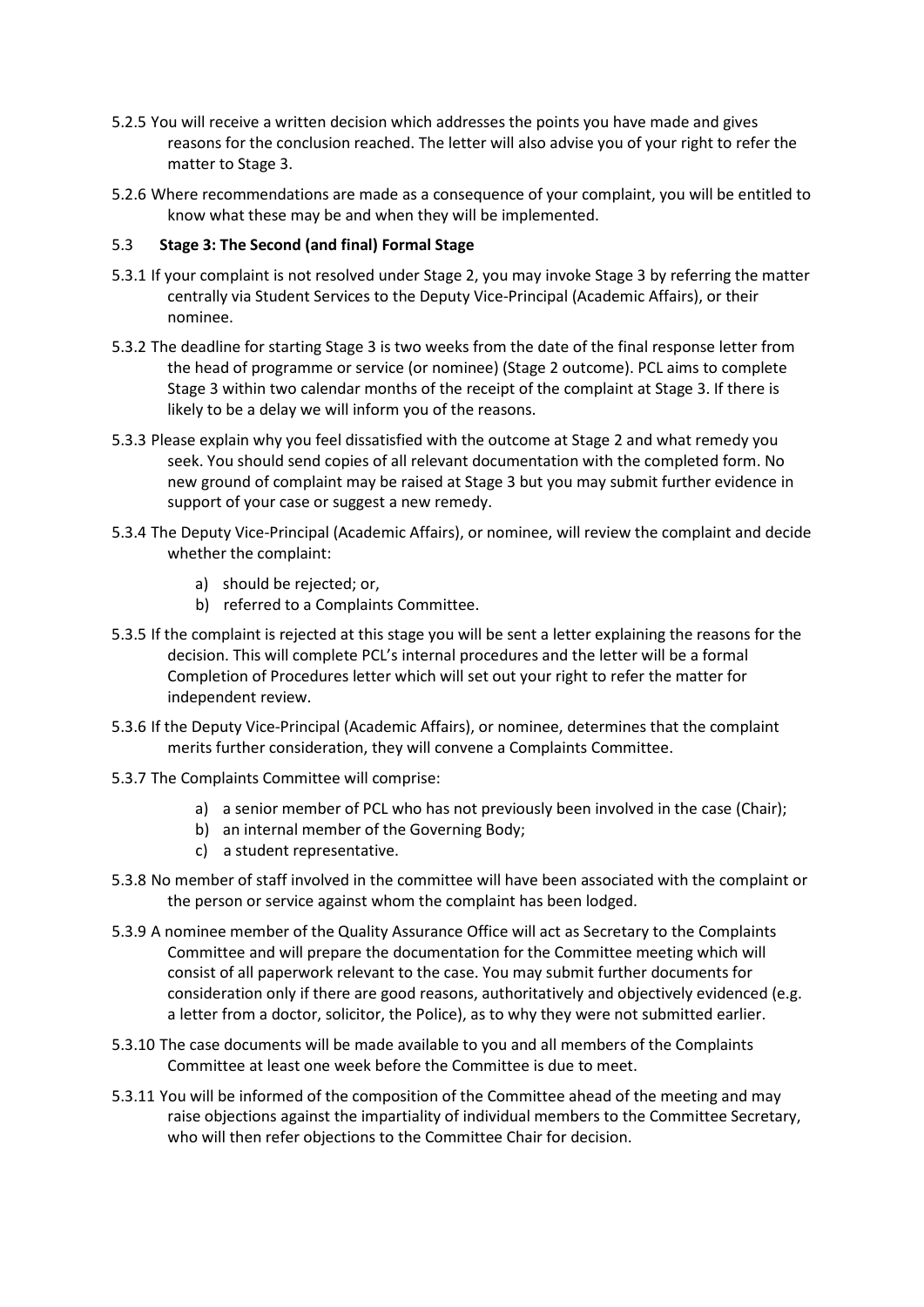- 5.3.12 Either party, or the Committee, may call witnesses. If witnesses are to attend they will be asked to submit a written statement at least two weeks prior to the hearing. These statements will be circulated by the Committee Secretary to all parties as part of the case file.
- 5.3.13 The Committee Chair may, for good reason, refuse to allow a particular witness to be called. The Chair may also make a determination on whether to allow late evidence.

# **6 Complaints Committee Protocol**

- 6.1 The committee will give fresh consideration to all matters which form the substance of the complaint as well as the way in which the complaint has been handled. However, it may not act as a disciplinary body.
- 6.2 You may be accompanied to the meeting by a friend or other supporter who would usually be a student of PCL or your Personal Tutor. Your supporter may, at the discretion of the Chair, address the meeting or ask questions on your behalf. A legal representative would not be permitted.
- 6.3 At the meeting, you will be asked to present your case and you may call witnesses whose testimony you have previously submitted. You, and your witnesses, may be questioned by the Committee and the person or the representative of the person or service which is the subject of the complaint. Where the complaint involves the conduct of a member of staff, the Committee Chair will consider whether it is appropriate for you to be questioned directly by the person who is the subject of the complaint. For the avoidance of doubt, where there is an allegation of sexual misconduct, you will not be questioned by the person who is the subject of the complaint.
- 6.4 The representative of the service or person, which is the subject of the complaint, will then be allowed to present their case, respond to your points and may call witnesses whose testimony has previously been submitted. The representative and witnesses for the person or service concerned may be questioned by the Committee or yourself.
- 6.5 Both sides will then be given the opportunity to sum up their case.
- 6.6 The burden of proof will be on the complainant.
- 6.7 The standard of proof will be on the balance of probability.
- 6.8 The Committee will then retire to consider its decision. The outcomes from a Complaints Committee may include the following:
	- a) upholding the complaint in full with a statement as to remedy; or,
	- b) upholding the complaint in part with a statement as to remedy, and reasoning for the aspects dismissed; or,
	- c) dismissed with an explanation.
- 6.9 The Secretary to the Committee will aim to inform you of the outcome of the hearing within one week. A formal report of the Committee, with a Completion of Procedures letter will be sent to you as soon as possible but no later than three weeks after you have been notified of the outcome.
- 6.10 This letter will confirm that the College's internal procedures have been exhausted. If you remain unhappy with the outcome you may refer the complaint to the relevant validating body or other external body (see section 10 below). Alternatively, you may refer your complaint for review by the Office of the Independent Adjudicator (see section 11 below).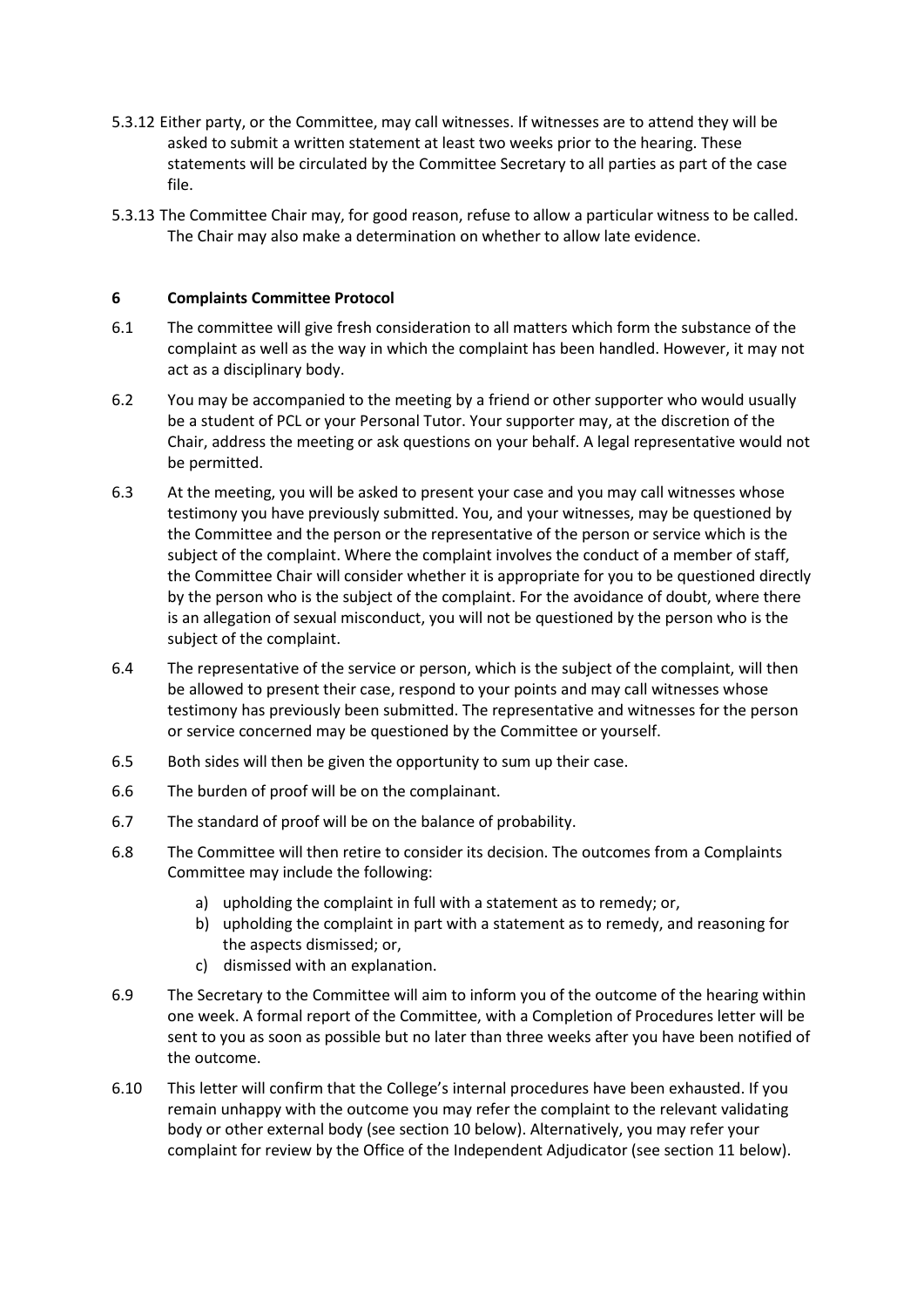6.11 If you are unable to attend the Committee meeting or comply with the timescales this will not automatically invalidate the proceedings and the meeting may be held in your absence.

# **7 Exceptional Circumstances**

- 7.1 The College recognises that making a complaint may cause undue anxiety and stress to students.
- 7.2 The College undertakes to resolve complaints as expeditiously as possible, and within the timescales outlined in this policy. If the matter requires urgent attention, you are encouraged to signal so on the Complaints Form, with the reasons for urgency, evidenced as appropriate. Where possible, the College will seek to accommodate requests for expediting the complaints procedure.
- 7.3 The College reserves the right to expedite resolution, or to defer, and even suspend the process if there is a health, wellbeing or safeguarding concern regarding the student making the complaint. Such action will seek to be in the interest of the student.

# **8 Equality and Diversity**

- 8.1 If a complainant requires reasonable adjustments due to disability to attend a hearing or otherwise engage with the complaint process, they should notify the College in advance via the Complaints Form. All practical steps will be taken to accommodate such requests.
- 8.2 In accordance with the PCL Equality and Diversity Policy, the College is committed to developing and maintaining a working and learning environment that is free from unfair and unlawful discrimination and harassment. We will not tolerate any individual being subject to abuse, harassment or bullying. If such behaviour is displayed by either party at any point during the Complaints Procedure, the College reserves the right to suspend the complaints process and invoke disciplinary proceedings instead.

#### **9 Service improvement**

- 9.1 Where recommendations are made by a Stage 3 Complaints Committee for service improvement, PCL or the service concerned will inform the Deputy Vice-Principal (Academic Affairs) of the steps that have been taken to remedy the situation within two months of the date of the Complaints Committee report.
- 9.2 Each year, the Quality Assurance Office will prepare an annual report to the Review and Enhancement Committee which will include the numbers of cases considered at Stages 2 and 3, highlighting any trends, patterns, and recommendations for improvement. The report will be shared with the Staff/Student Liaison Committees, Academic Board and Governing Body.

#### **10 Further Redress**

10.1 This document represents PCL's internal procedure for the handling of student complaints. Students on certain programmes may be entitled to avail themselves of external procedures via a validating body or other external institution, as detailed in the table below.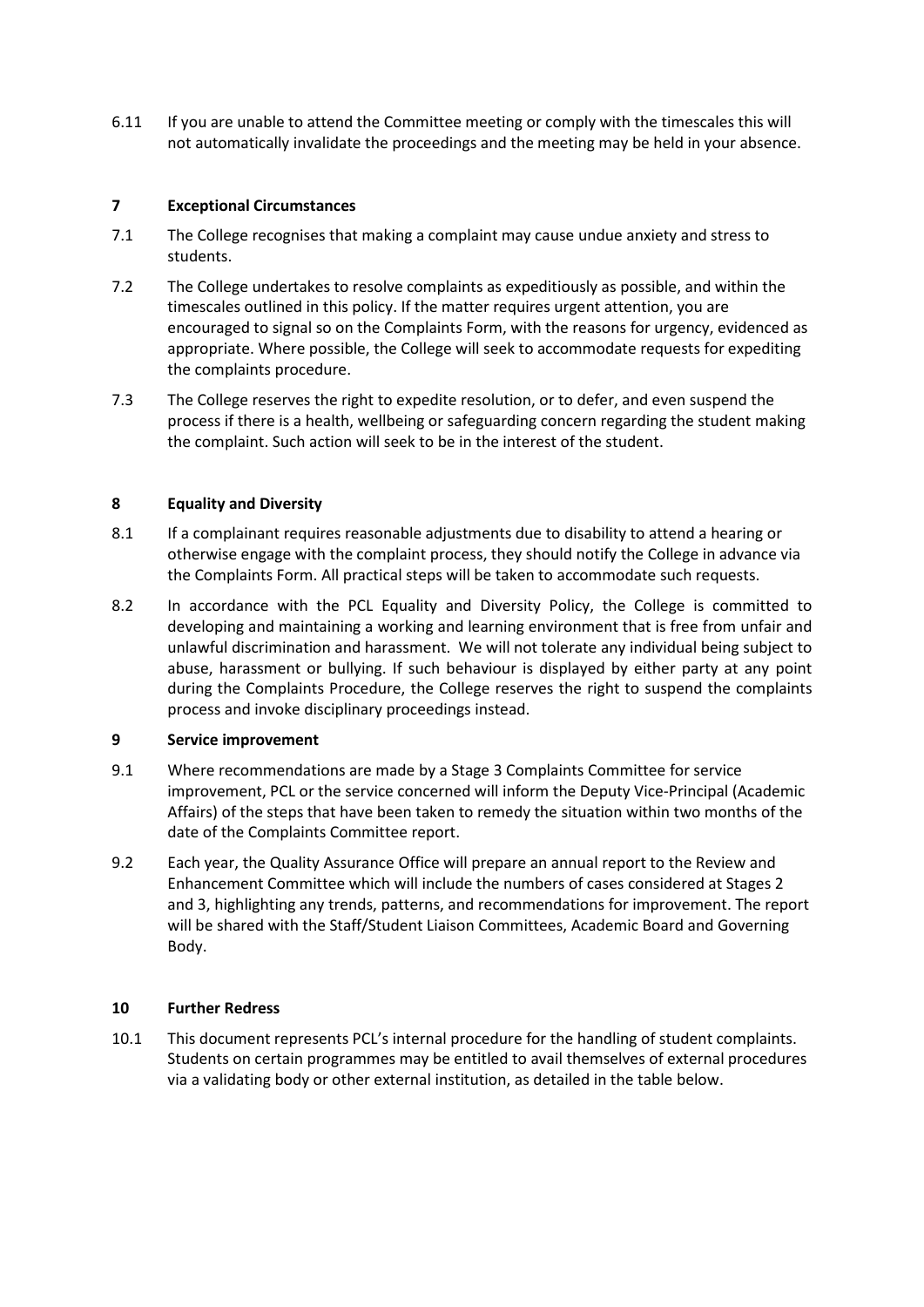| Programme/s                                                                                              | <b>Validating body</b> | Link for details of procedure              |
|----------------------------------------------------------------------------------------------------------|------------------------|--------------------------------------------|
| <b>All Business School</b><br>Programmes that<br>started September<br>2016 onwards (all<br>combinations) | University of Kent     | University of Kent complaints procedure    |
| All Escape Studios<br>undergraduate and<br>postgraduate<br>programmes                                    | University of Kent     | University of Kent complaints procedure    |
| Apprenticeships                                                                                          | <b>ESFA Complaints</b> | complaintsteam@sfa.bis.gov.uk              |
|                                                                                                          |                        | Alternatively:                             |
|                                                                                                          |                        | Complaints team                            |
|                                                                                                          |                        | <b>Education and Skills Funding Agency</b> |
|                                                                                                          |                        | <b>Cheylesmore House</b>                   |
|                                                                                                          |                        | <b>Quinton Road</b>                        |
|                                                                                                          |                        | Coventry CV1 2WT                           |

# **11 Office of the Independent Adjudicator**

11.1 PCL is subject to the scheme of the Office of the Independent Adjudicator. You are therefore entitled to ask the OIA to review your complaint once you have exhausted this complaints procedure. You can find further details of the OIA scheme on their website (OIAHE.org.uk). Your complaint should be submitted to the OIA within twelve months of the date of the Completion of Procedures letter.